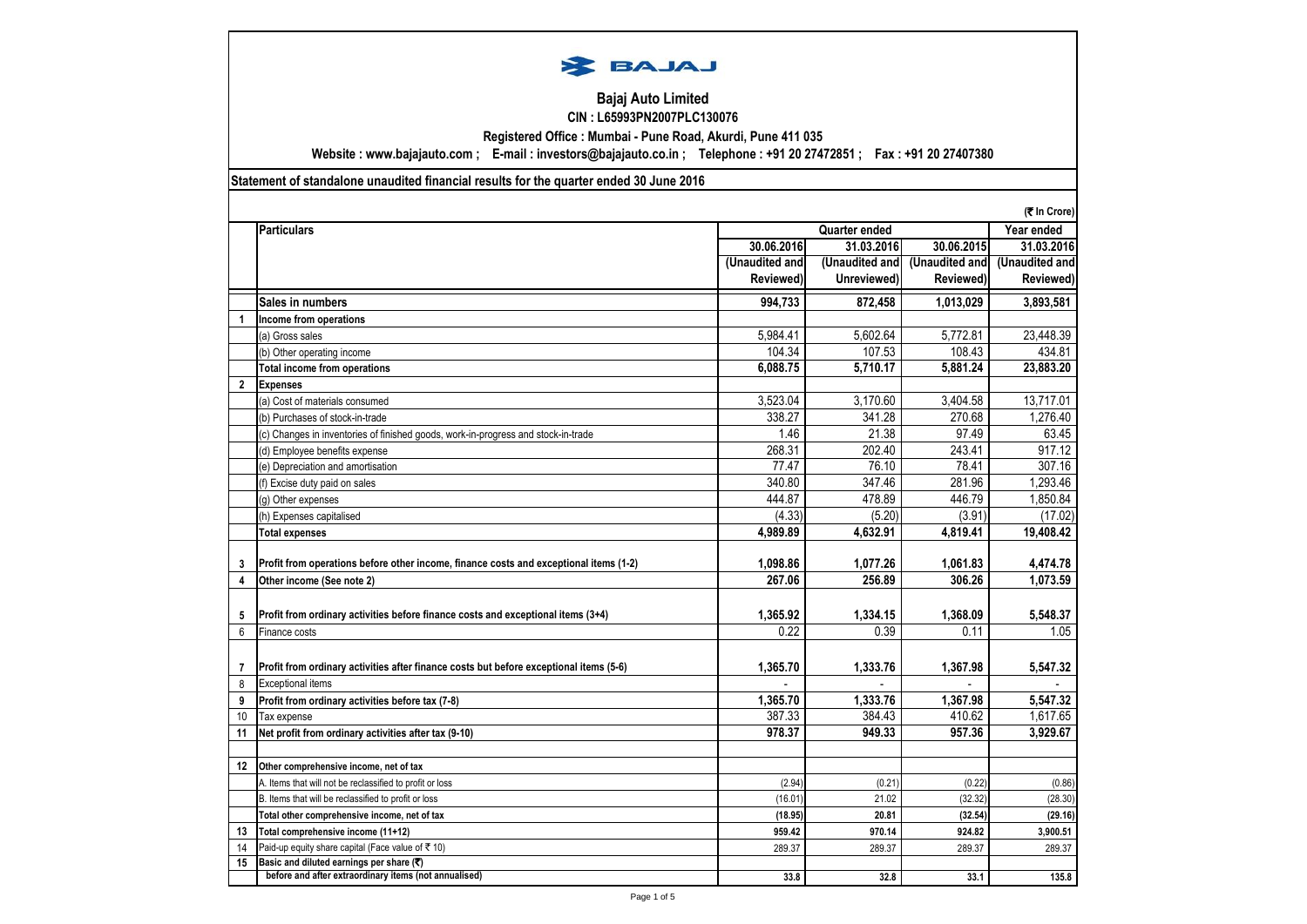#### **Notes :**

1 This statement has been prepared in accordance with the Companies (Indian Accounting Standards) Rules, 2015 (Ind-AS) prescribed under section 133 of the Companies Act, 2013 and other recognised accounting practices and policies, to the extent applicable. Beginning FY 2016-17, the Company has for the first time adopted Ind-AS together with Ind-AS compliant comparatives for FY 2015-16. Accordingly, figures for previous year / period are recasted/regrouped as per new requirements wherever necessary.

2 Other income includes following -

(₹ In Crore) **Particulars Year ended 30.06.2016 31.03.2016 30.06.2015 31.03.2016 (Unaudited and Reviewed) (Unaudited and Unreviewed) (Unaudited and Reviewed) (Unaudited and Reviewed)** Investment income 220.18 | 212.65 | 268.64 | 898.91 Others 46.88 44.24 37.62 174.68 **Quarter ended**

3 As required by paragraph 32 of Ind-AS 101, net profit reconciliation is as under :

|                    | (₹ In Crore)                                                                          |                |                |                |  |
|--------------------|---------------------------------------------------------------------------------------|----------------|----------------|----------------|--|
| <b>Particulars</b> |                                                                                       | Quarter ended  |                | Year ended     |  |
|                    |                                                                                       | 31.03.2016     | 30.06.2015     | 31.03.2016     |  |
|                    |                                                                                       | (Unaudited and | (Unaudited and | (Unaudited and |  |
|                    |                                                                                       | Unreviewed)    | Reviewed)      | Reviewed)      |  |
|                    | Net profit after tax as reported under Indian GAAP                                    | 803.06         | 1.014.80       | 3,652.41       |  |
|                    | Ind-AS adjustments increasing/(decreasing) net profit as reported under Indian GAAP : |                |                |                |  |
|                    | Fair valuation of taxable fixed maturity plans (net of tax)                           |                | (143.45)       | (158.78)       |  |
|                    | Fair valuation of non-taxable fixed maturity plans                                    | 162.43         | 79.26          | 499.34         |  |
|                    | Time value of forward contacts - routed through OCI (net of tax)                      | (20.21)        | (3.07)         | (68.97)        |  |
|                    | Other adjustments (net of tax)*                                                       | 4.05           | 9.82           | 5.67           |  |
|                    | Net profit after tax as per Ind-AS                                                    | 949.33         | 957.36         | 3,929.67       |  |
|                    | Other comprehensive income, net of tax                                                | 20.81          | (32.54)        | (29.16)        |  |
|                    | Total comprehensive income                                                            | 970.14         | 924.82         | 3,900.51       |  |

\* Includes fair valuation of mutual funds other than FMPs etc.

4 The Company has opted to publish Extracts of the Unaudited Consolidated Financial Results, pursuant to option made available as per Regulation 33 of the SEBI (Listing Obligations and Disclosure Requirements) Regulations, 2015. These standalone financial results are available on the Company's website viz. www.bajajauto.com and on the websites of BSE (www.bseindia.com) and NSE (www.nseindia.com).

5 ₹1 crore is equal to ₹10 million.

6 The above results have been reviewed by the Audit Committee, approved by the Board of Directors in the meeting held on 27 July 2016 and subjected to a limited review by the statutory auditors as indicated above.

> **By order of the Board of Directors For Bajaj Auto Limited**

Pune **Rahul Bajaj** Date: 27 July 2016 **Chairman**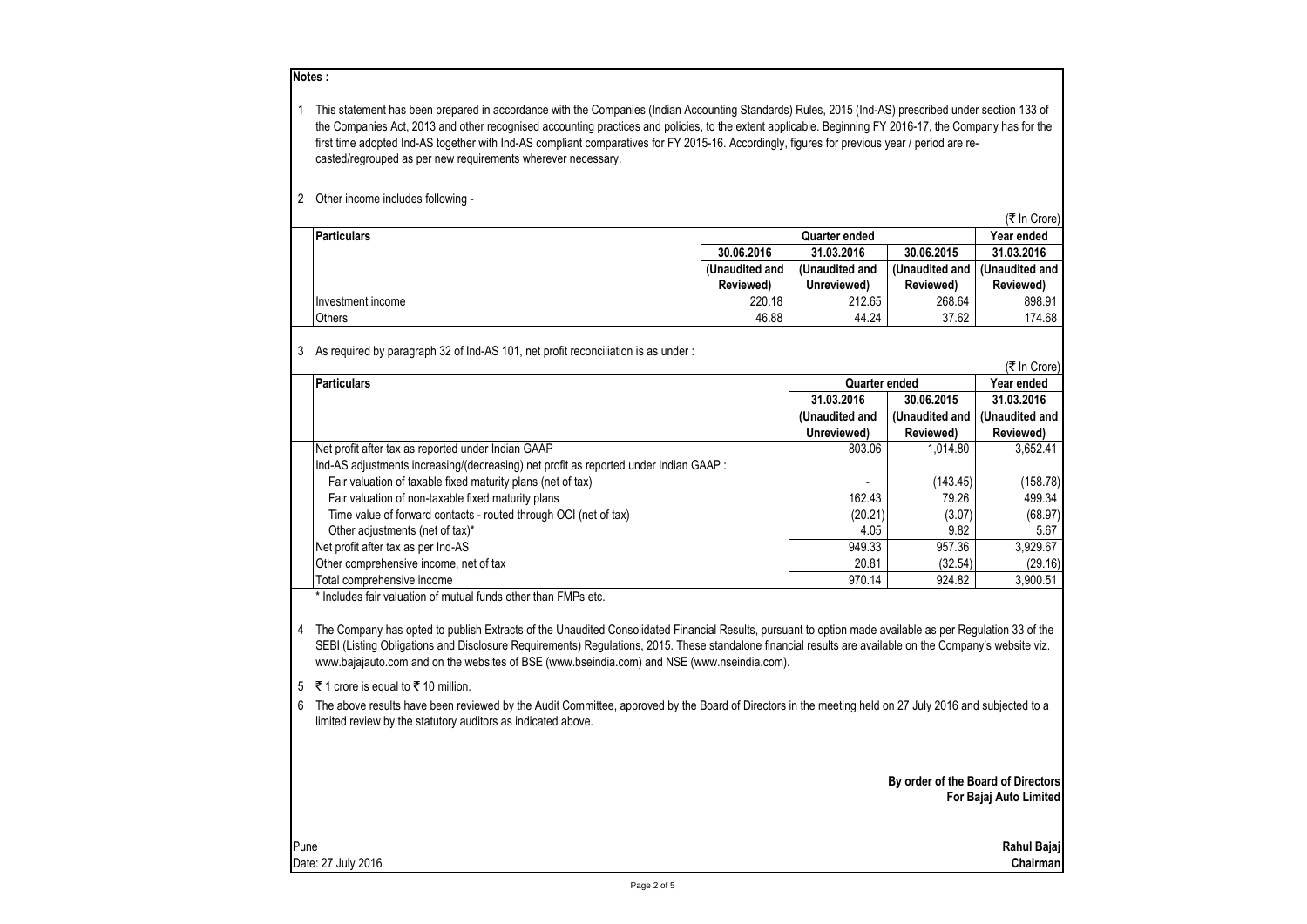

### **Bajaj Auto Limited CIN : L65993PN2007PLC130076**

**Registered Office : Mumbai - Pune Road, Akurdi, Pune 411 035**

**Website : www.bajajauto.com ; E-mail : investors@bajajauto.co.in ; Telephone : +91 20 27472851 ; Fax : +91 20 27407380**

## **Statement of consolidated unaudited financial results for the quarter ended 30 June 2016**

**(**` **In Crore)**

|                | (र in Crore)                                                                                      |                |                |                |                |
|----------------|---------------------------------------------------------------------------------------------------|----------------|----------------|----------------|----------------|
|                | <b>Particulars</b><br>Quarter ended                                                               |                |                | Year ended     |                |
|                |                                                                                                   | 30.06.2016     | 31.03.2016     | 30.06.2015     | 31.03.2016     |
|                |                                                                                                   | (Unaudited and | (Unaudited and | (Unaudited and | (Unaudited and |
|                |                                                                                                   | Reviewed)      | Unreviewed)    | Reviewed)      | Reviewed)      |
|                |                                                                                                   |                |                |                |                |
| 1              | Income from operations                                                                            |                |                |                |                |
|                | (a) Gross sales                                                                                   | 5.984.41       | 5.602.64       | 5.772.81       | 23,448.39      |
|                | (b) Other operating income                                                                        | 104.34         | 107.53         | 108.43         | 434.81         |
|                | <b>Total income from operations</b>                                                               | 6,088.75       | 5,710.17       | 5,881.24       | 23,883.20      |
| $\overline{2}$ | <b>Expenses</b>                                                                                   |                |                |                |                |
|                | (a) Cost of materials consumed                                                                    | 3,523.04       | 3.170.60       | 3.404.58       | 13,717.01      |
|                | (b) Purchases of stock-in-trade                                                                   | 338.27         | 341.28         | 270.68         | 1.276.40       |
|                | (c) Changes in inventories of finished goods, work-in-progress and stock-in-trade                 | 1.46           | 21.38          | 97.49          | 63.45          |
|                | (d) Employee benefits expense                                                                     | 268.31         | 202.40         | 243.41         | 917.12         |
|                | (e) Depreciation and amortisation                                                                 | 77.47          | 76.10          | 78.41          | 307.16         |
|                | (f) Excise duty paid on sales                                                                     | 340.80         | 347.46         | 281.96         | 1.293.46       |
|                | (g) Other expenses                                                                                | 445.22         | 479.10         | 447.05         | 1.851.70       |
|                | (h) Expenses capitalised                                                                          | (4.33)         | (5.20)         | (3.91)         | (17.02)        |
|                | <b>Total expenses</b>                                                                             | 4,990.24       | 4,633.12       | 4,819.67       | 19,409.28      |
|                |                                                                                                   |                |                |                |                |
| 3              | Profit from operations before other income, finance costs and exceptional items (1-2)             | 1.098.51       | 1,077.05       | 1.061.57       | 4,473.92       |
| 4              | Other income (See note 3)                                                                         | 267.09         | 256.96         | 217.12         | 984.58         |
|                |                                                                                                   |                |                |                |                |
| 5              | Profit from ordinary activities before finance costs and exceptional items (3+4)                  | 1,365.60       | 1,334.01       | 1,278.69       | 5,458.50       |
| 6              | Finance costs                                                                                     | 0.22           | 0.39           | 0.11           | 1.05           |
|                |                                                                                                   |                |                |                |                |
| $\overline{7}$ | Profit from ordinary activities after finance costs but before exceptional items (5-6)            | 1,365.38       | 1,333.62       | 1,278.58       | 5,457.45       |
| 8              | <b>Exceptional items</b>                                                                          |                | $\mathbf{r}$   |                |                |
| 9              | Profit from ordinary activities before tax (7-8)                                                  | 1,365.38       | 1,333.62       | 1,278.58       | 5,457.45       |
| 10             | Tax expense                                                                                       | 387.33         | 384.43         | 410.62         | 1.617.65       |
| 11             | Net profit from ordinary activities after tax (9-10)                                              | 978.05         | 949.19         | 867.96         | 3.839.80       |
| 12             | Add: Share of profit after tax of associate                                                       | 61.65          | 46.98          | 45.90          | 221.44         |
| 13             | Less: Minority Interest in Net Income of subsidiaries                                             |                |                |                |                |
| 14             | Net profit after tax, minority interest and share of profit of associate (11+12-13)               | 1,039.70       | 996.17         | 913.86         | 4,061.24       |
|                |                                                                                                   |                |                |                |                |
| 15             | Other comprehensive income, net of tax                                                            |                |                |                |                |
|                | A. Items that will not be reclassified to profit or loss                                          | (2.94)         | (0.21)         | (0.22)         | (0.86)         |
|                | Items that will not be reclassified to profit or loss - share of associate                        |                | (1.58)         | $\mathcal{L}$  | (1.58)         |
|                | B. Items that will be reclassified to profit or loss                                              |                | 110.73         | 56.88          | 172.61         |
|                |                                                                                                   | (14.02)        |                |                |                |
|                | Items that will be reclassified to profit or loss - share of associate                            | 1.85           | 3.50           | (0.04)         | 19.26          |
|                | Total other comprehensive income, net of tax                                                      | (15.11)        | 112.44         | 56.62          | 189.43         |
| 16             | Total comprehensive income (14+15)                                                                | 1,024.59       | 1,108.61       | 970.48         | 4,250.67       |
| 17             | Paid-up equity share capital (Face value of ₹ 10)                                                 | 289.37         | 289.37         | 289.37         | 289.37         |
| 18             | Basic and diluted earnings per share (₹)<br>before and after extraordinary items (not annualised) |                | 34.4           | 31.6           | 140.3          |
|                |                                                                                                   | 35.9           |                |                |                |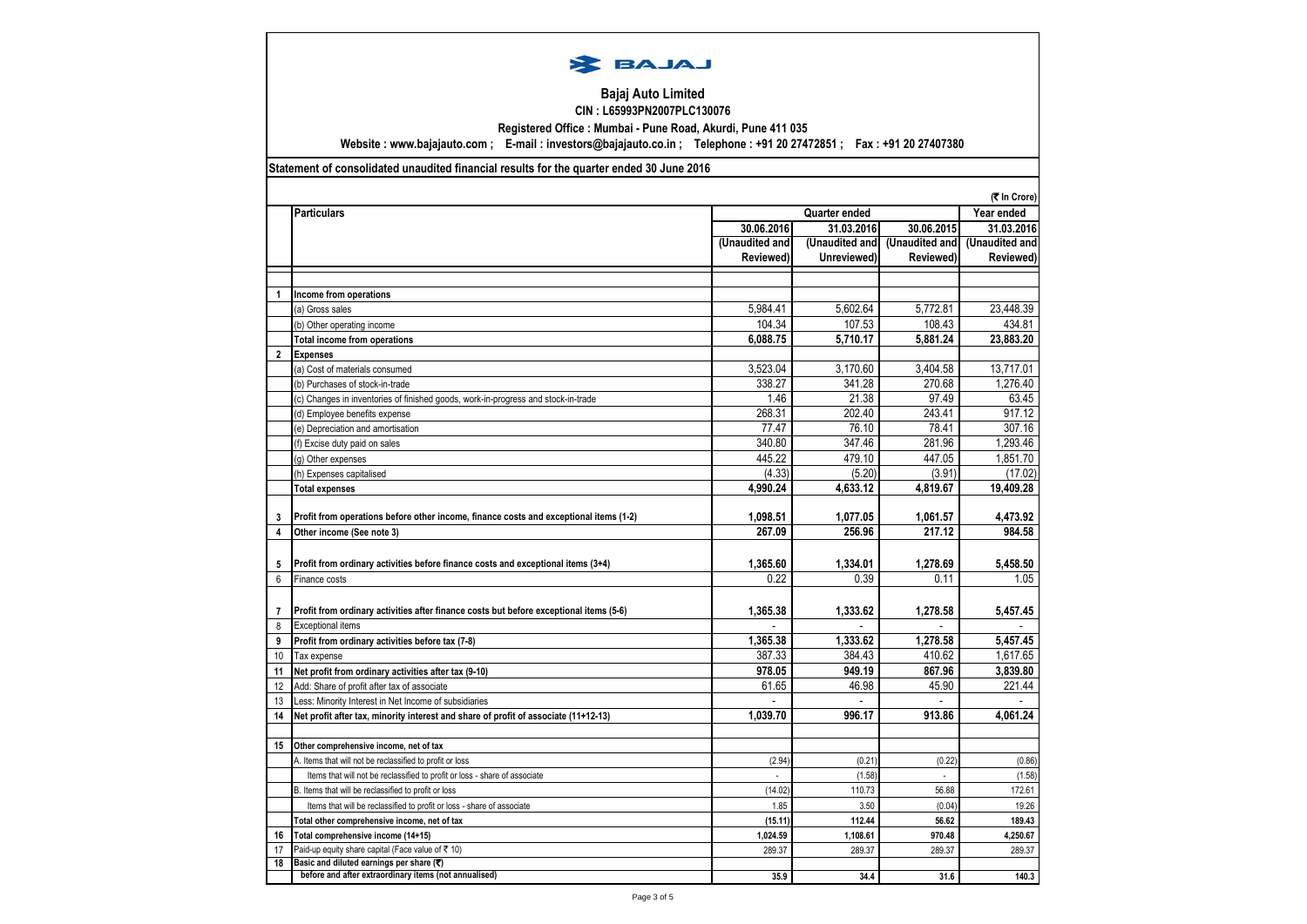|   | Segment-wise revenue, results and capital employed (consolidated) |                                    |                |                |                |
|---|-------------------------------------------------------------------|------------------------------------|----------------|----------------|----------------|
|   |                                                                   |                                    |                |                | (₹ In Crore)   |
|   | Particulars                                                       | <b>Quarter ended</b><br>Year ended |                |                |                |
|   |                                                                   | 30.06.2016                         | 31.03.2016     | 30.06.2015     | 31.03.2016     |
|   |                                                                   |                                    |                |                |                |
|   |                                                                   | (Unaudited and                     | (Unaudited and | (Unaudited and | (Unaudited and |
|   |                                                                   | Reviewed)                          | Unreviewed)    | Reviewed)      | Reviewed)      |
|   | <b>Segment revenue</b>                                            |                                    |                |                |                |
|   | Automotive                                                        | 6,135.66                           | 5,754.48       | 5,918.90       | 24,058.05      |
|   | Investments                                                       | 220.18                             | 212.65         | 179.46         | 809.73         |
|   | <b>Total</b>                                                      | 6,355.84                           | 5,967.13       | 6,098.36       | 24,867.78      |
|   | Segment profit before tax and finance costs                       |                                    |                |                |                |
|   | Automotive                                                        | 1,207.49                           | 1,168.61       | 1,145.41       | 4,871.32       |
|   | Investments                                                       | 219.76                             | 212.38         | 179.18         | 808.62         |
|   | Total                                                             | 1,427.25                           | 1,380.99       | 1,324.59       | 5,679.94       |
|   | Less: Finance costs                                               | 0.22                               | 0.39           | 0.11           | 1.05           |
|   | Total profit before tax                                           | 1,427.03                           | 1,380.60       | 1,324.48       | 5,678.89       |
| 3 | Capital employed                                                  |                                    |                |                |                |
|   | <b>Segment assets</b>                                             |                                    |                |                |                |
|   | Automotive                                                        | 7,378.92                           | 7,433.86       | 7,268.23       | 7,433.86       |
|   | Investments                                                       | 11,397.27                          | 9,420.00       | 10,384.17      | 9,420.00       |
|   | Unallocable                                                       | 207.44                             | 373.65         | 50.91          | 373.65         |
|   | Sub-total                                                         | 18,983.63                          | 17,227.51      | 17,703.31      | 17,227.51      |
|   | <b>Segment liabilities</b>                                        |                                    |                |                |                |
|   | Automotive                                                        | 3,546.45                           | 2,809.06       | 3,119.17       | 2,809.06       |
|   | Investments                                                       |                                    |                |                |                |
|   | Unallocable                                                       | 34.37                              | 34.37          | 71.90          | 34.37          |
|   | Sub-total                                                         | 3,580.82                           | 2,843.43       | 3,191.07       | 2,843.43       |
|   | <b>Capital employed</b>                                           |                                    |                |                |                |
|   | Automotive                                                        | 3,832.47                           | 4,624.80       | 4,149.06       | 4,624.80       |
|   | Investments                                                       | 11,397.27                          | 9,420.00       | 10,384.17      | 9,420.00       |
|   | Unallocable                                                       | 173.07                             | 339.28         | (20.99)        | 339.28         |
|   | Total                                                             | 15,402.81                          | 14,384.08      | 14,512.24      | 14,384.08      |